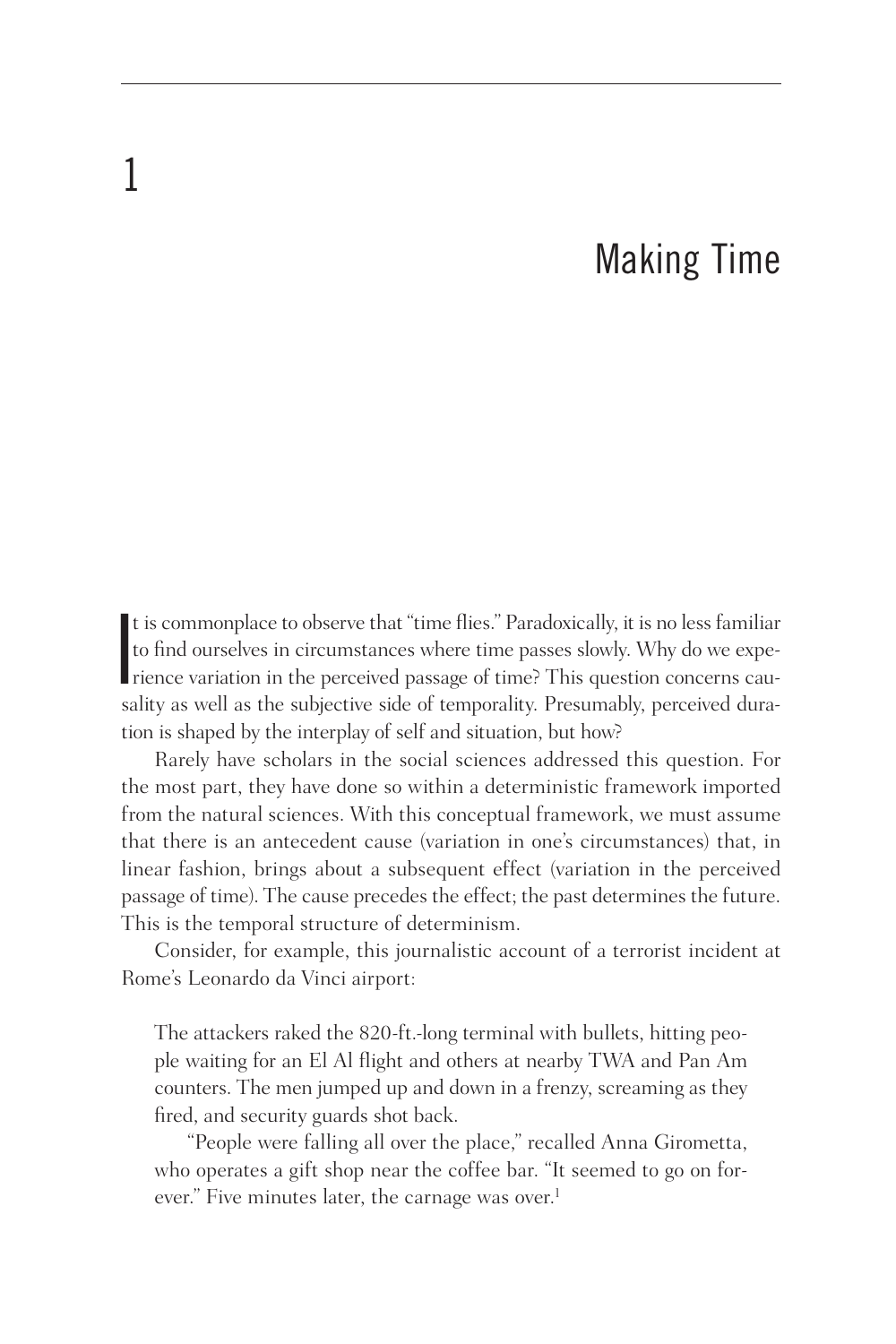Note the contrast between Girometta's statement, "It seemed to go on forever," and the reporter's matter-of-fact observation that the incident actually lasted only five minutes. It is tempting to attribute this temporal divergence solely to the causal impact of sudden violence.

When, however, temporal experience is examined more carefully, we begin to notice a great many anomalous cases— anomalous because they do not seem to fit comfortably within a deterministic framework. In fact, so numerous are these cases that they appear to rival the deterministic category for modal frequency. Witness, for example, the following excerpt from an interview with a twenty-year-old college student:

When I'm out with my boyfriend, especially when we take walks on the beach, I try to keep his mind, as well as my own, off the end of the school year when we have to separate for the summer. I talk about present problems with classes, past times, anything but the future. I try to keep him laughing to forget about leaving. I try to make the time we spend together seem longer.<sup>2</sup>

This narrative is quite unlike the terrorist incident in Rome, but these otherwise divergent situations produce comparable distortion in temporal experience. Both Girometta and the student perceive time to pass slowly. Yet there is a crucial difference in the etiology of their respective experiences. Girometta's circumstances are thrust upon a seemingly passive (indeed, reluctant) subject, whereas the student actively and purposefully constructs her circumstances.

So often, we seem to be victims of temporality— our dreams "mocked to death by Time," as Zora Neale Hurston put it.<sup>3</sup> But just as frequently, we strive to control or manipulate the various dimensions of temporality. In the writings of Erving Goffman, "individuals attempt to buffer themselves from . . . deterministic demands that surround them."<sup>4</sup> How does our understanding of temporal experience change when we assume Goffman's perspective?

Our experience of time reflects desires as well as circumstances. By weaving our desires and circumstances together, we create much of what we experience as the textures of time. Yet the willful modification of our own temporal experience is often realized through subtle and guarded practices. Consequently, these practices have not been the subject of systematic inquiry, despite what they reveal about the relationship between self and society.

Temporal creativity is often directed at resistance to the effort of others to impose themselves on our experience of time. They expect us to make time for this instead of that. They want us to do something more or less frequently,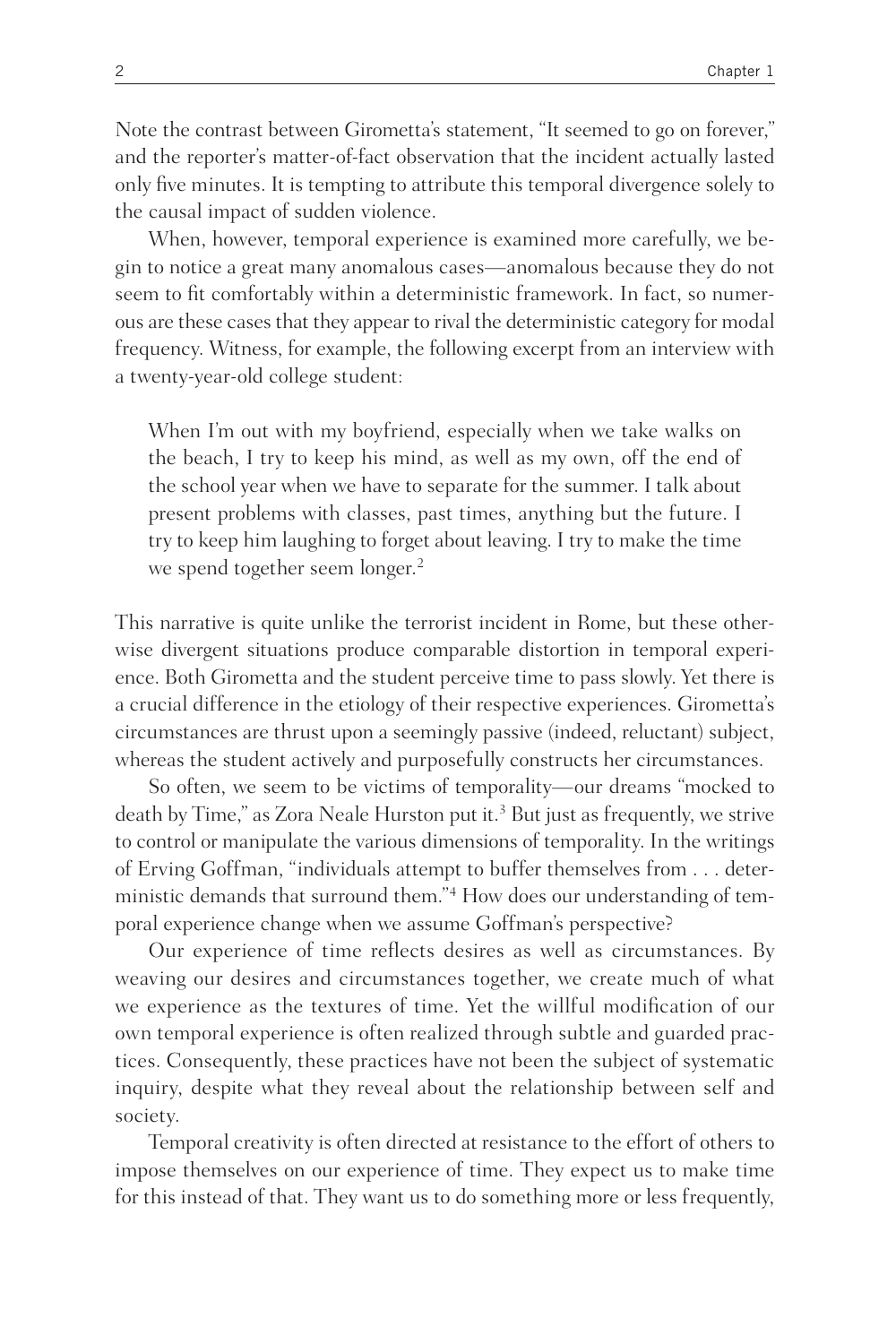and they want us to do it now, not when we want to. The struggle for temporal autonomy is ongoing in nameless and innumerable engagements across the spectrum of social interaction.

This book examines how people alter or customize various dimensions of their temporal experience and resist external sources of temporal constraint or structure. In effect, my informants ask themselves, "What kind of temporal experience do I want to have?" Then, having answered this question, they employ folk theories and practices (which I call "time work") to bring into being circumstances that provoke the desired form of temporal experience. They have constructed their own circumstances and have done so, moreover, with the intention to modify their experience of time. Rather than be at the mercy of forces beyond their ken or control, these people exercise a mea sure of selfdetermination or agency.

## Cause and Effect

By raising the specter of intentionality, we can glimpse the alternation between yin and yang in the human experience of causality: sometimes things happen to us; sometimes we make things happen. I use the word "specter" knowingly because, ever since their inception, the social sciences have been haunted by the concept of self-determination. The controversy provoked by this concept is manifest as a simmering debate concerning one of the central and still-unsettled issues in the history of social thought. Moreover, this debate is noteworthy for fierce and uncompromising positions as well as the ridicule of opponents in ad hominem attacks. Undoubtedly, these characteristics are indicative of the fact that something fundamental is at stake: nothing less than the epistemological framework of the social sciences.

John B. Watson was the champion of behaviorism— the dominant school in psychology during the 1920s and 1930s. As such, he rejected the relevance of mind, self, and other aspects of subjectivity. Claiming "that 'consciousness' is neither a definable nor a usable concept," he asked, "Why don't we make what we can *observe* the real field of psychology?"<sup>5</sup> For Watson, only one question drives scientific research: "Can I describe this bit of behavior I see in terms of 'stimulus and response'?"<sup>6</sup> As he noted, Pavlov had rung a bell and a dog had salivated (despite the absence of food). The cause precedes the effect in time. This is the temporality of behaviorism and the stimulus-response sequence. Watson wanted to use this sequence as a model for the study of human behavior. He concluded that psychology need not concern itself with the "meaning" of human conduct because that word "has no scientific connotation."7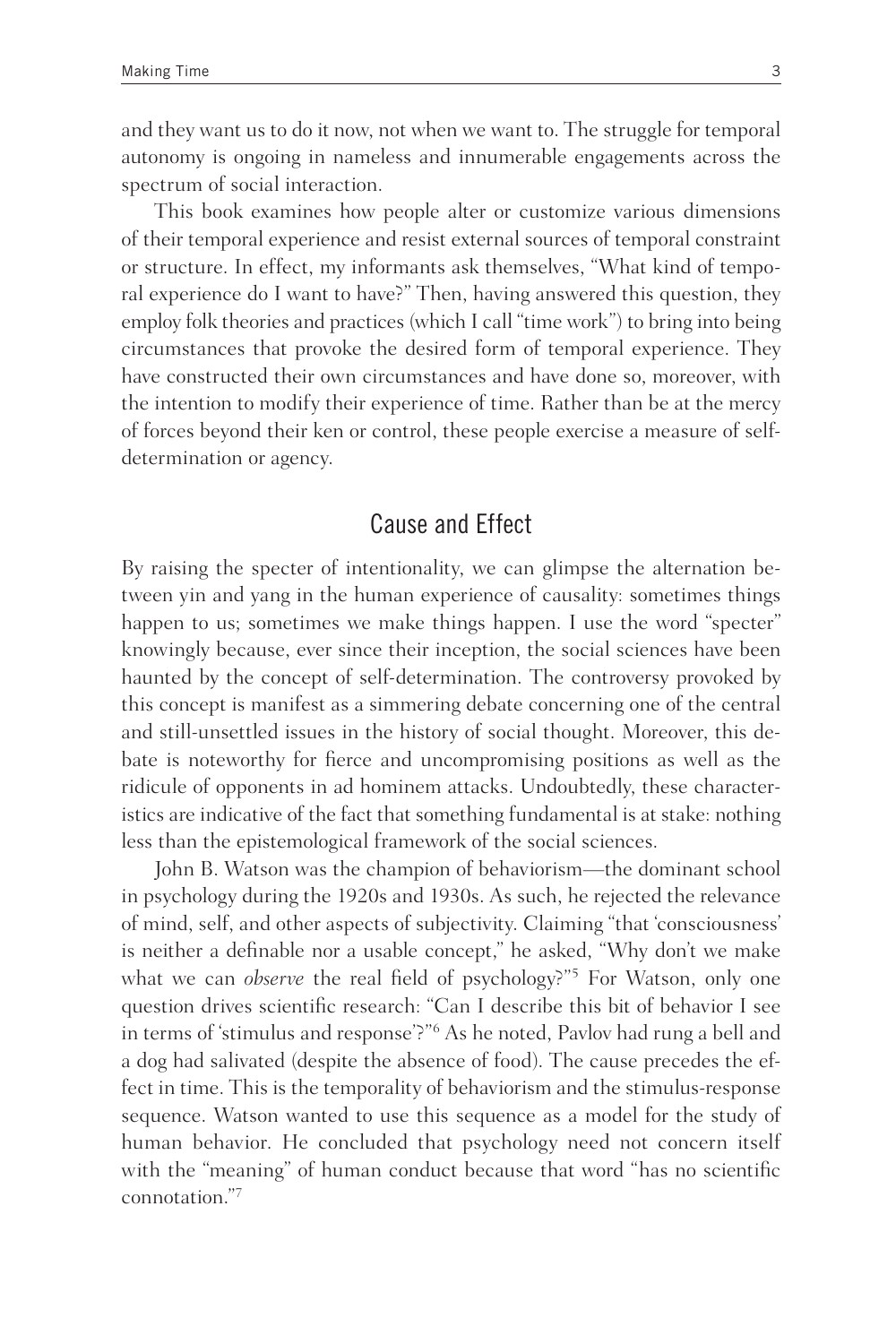Meanwhile, George Herbert Mead was teaching an influential course, Social Psychology, at the University of Chicago, and he would begin his lectures in 1927 with scornful humor at Watson's expense:

There remained, however, the field of introspection, of experiences which are private and belong to the individual himself— experiences commonly called subjective. What was to be done with these? John B. Watson's attitude was that of the Queen in *Alice in Wonderland*— "Off with their heads!"— there were no such things.8

Mead viewed Watson's behaviorism as an ill- conceived form of determinism that left no room for essential features of human experience: consciousness, choice, and self- determination. Human beings do not respond immediately and unthinkingly to a prior stimulus in the manner of Pavlov's dog. Rather, the individual interprets the situation and considers various responses to the stimulus in question. Instead of reacting mindlessly, human beings decide how to proceed, thereby acting on the basis of subjectively meaningful intentions. Moreover, since choice is exercised, Mead stressed that one's response "is something that is more or less uncertain."9

During the 1930s, two new antagonists entered the fray. They were vying with one another to define the young discipline of sociology, so it is appropriate that their respective contributions can be found in a series of introductory and methods textbooks. The first of these books was published in 1931, the year Mead died, but its author, Robert MacIver, bluntly echoed his predeces sor's contempt for the behaviorists:

They fail to perceive the essential difference, from the standpoint of causation, between a paper flying before the wind and a man flying from a pursuing crowd. The paper knows no fear and the wind no hate, but without fear and hate the man would not fly nor the crowd pursue.<sup>10</sup>

For MacIver, then, it was apparent that self-consciousness, emotions, and other subjective processes play a crucial role in the determination of human conduct.

In contrast, like Watson, George Lundberg wanted to use the natural sciences as a model for his own discipline, so he insisted that "relevant data . . . are manifest in human behavior of *any observable kind*."11 As for the elements of subjectivity–"thought, experience, feeling, judgment, choice, will, value, emotion, etc."-Lundberg scoffed at their relevance by comparing them to a fictional substance once thought by primitive chemists to be essential in combustion: "These are the phlogiston of the social sciences." 12 And, of course,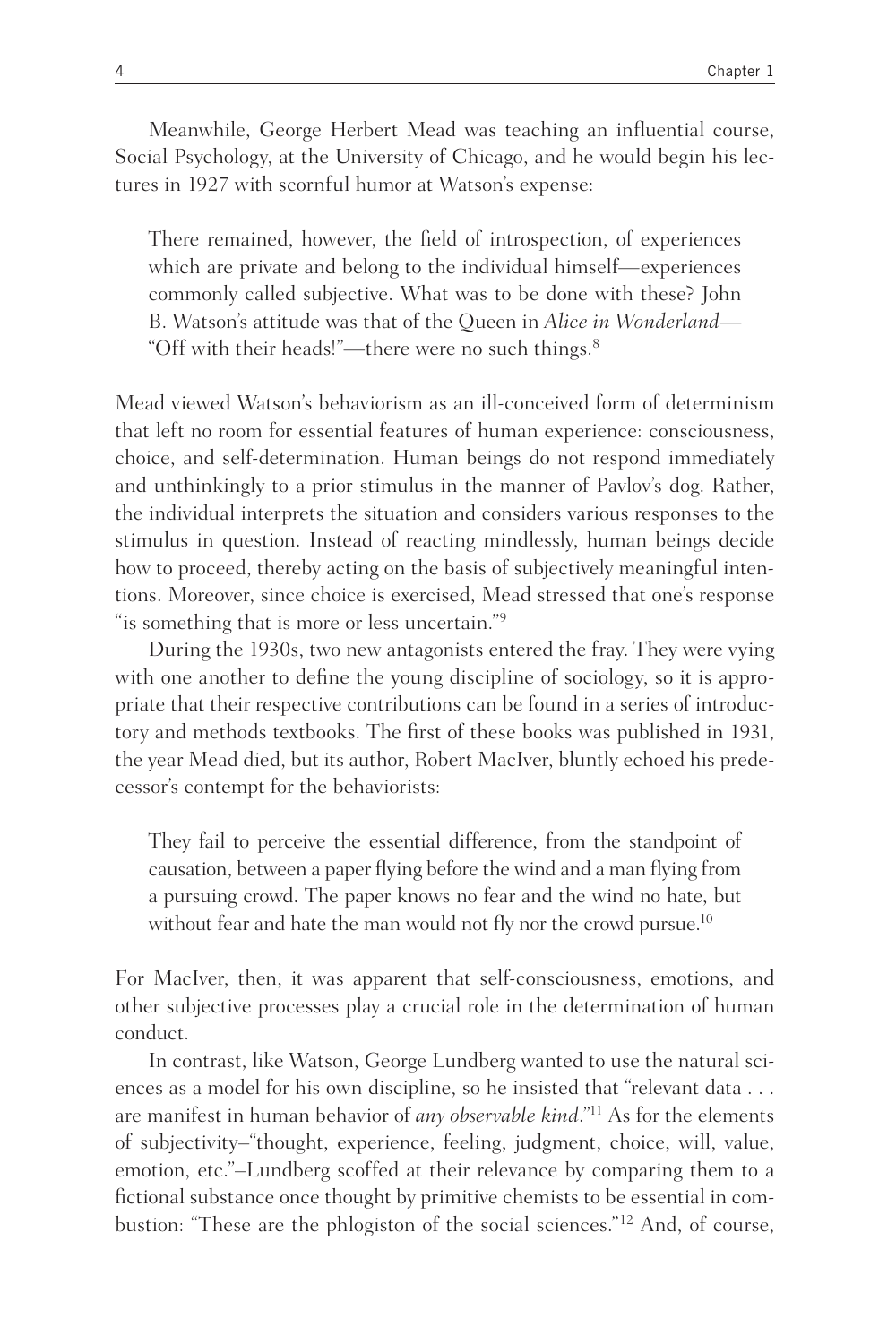when he wanted an example of similarly outdated thinking in sociology, he turned to MacIver's writings:

I do not declare MacIver's analysis of the man and the crowd as *false*. I merely point out that possibly I could analyze the situation in a frame of reference not involving the words "fear" or "hate" but in operationally defined terms of such character that all qualified observers would independently make the same analysis and predict the behavior under the given circumstances.<sup>13</sup>

MacIver countered with the assertion that social scientists must strive to understand subjectivity in order to grasp the meaning of human conduct: "To the agent himself these subjective urges are important as conditions and explanations of his act."14 His use of the word "agent" anticipated the further evolution of this debate.

The dispute is not of merely historical interest; it is ongoing and, at times, no less acrimonious. Nearly fifty years after Mead's death, his writings were seminal in the effort by Anthony Giddens to reconcile action and structure within a single theoretical framework. To that end, Giddens reconceptualizes selfdetermination as an integral aspect of human action, which he dubs "agency":

It is a necessary feature of action that, at any point in time, the agent "could have acted otherwise": either positively in terms of attempted intervention in the process of "events in the world," or negatively in terms of forbearance. The sense of "could have done otherwise" is obviously a difficult and complex one.<sup>15</sup>

Giddens does not cite MacIver's earlier use of the word "agent," although he seems to wield it in much the same way. But Giddens does acknowledge that this formulation establishes a challenging criterion for those who are more empirically oriented than he is. Indeed, we already have observed some ambiguity in the causal roots of our temporal experience. Nevertheless, like Mead, Giddens views choice as the driving force in social interaction, and this position suggests that human action is characterized by self- determination: "We may define action . . . as involving a 'stream of actual or contemplated causal interventions . . . in the ongoing process of events-in-the-world.'"<sup>16</sup> Thus, an individual is presumed to be the agent of his or her conduct.

Like Mead and MacIver, Giddens has faced opposition from the other side in this debate. He has been pointedly criticized by Randall Collins for electing to integrate agency and structure rather than microlevel and macrolevel sociology. Collins contends that the latter distinction poses the question of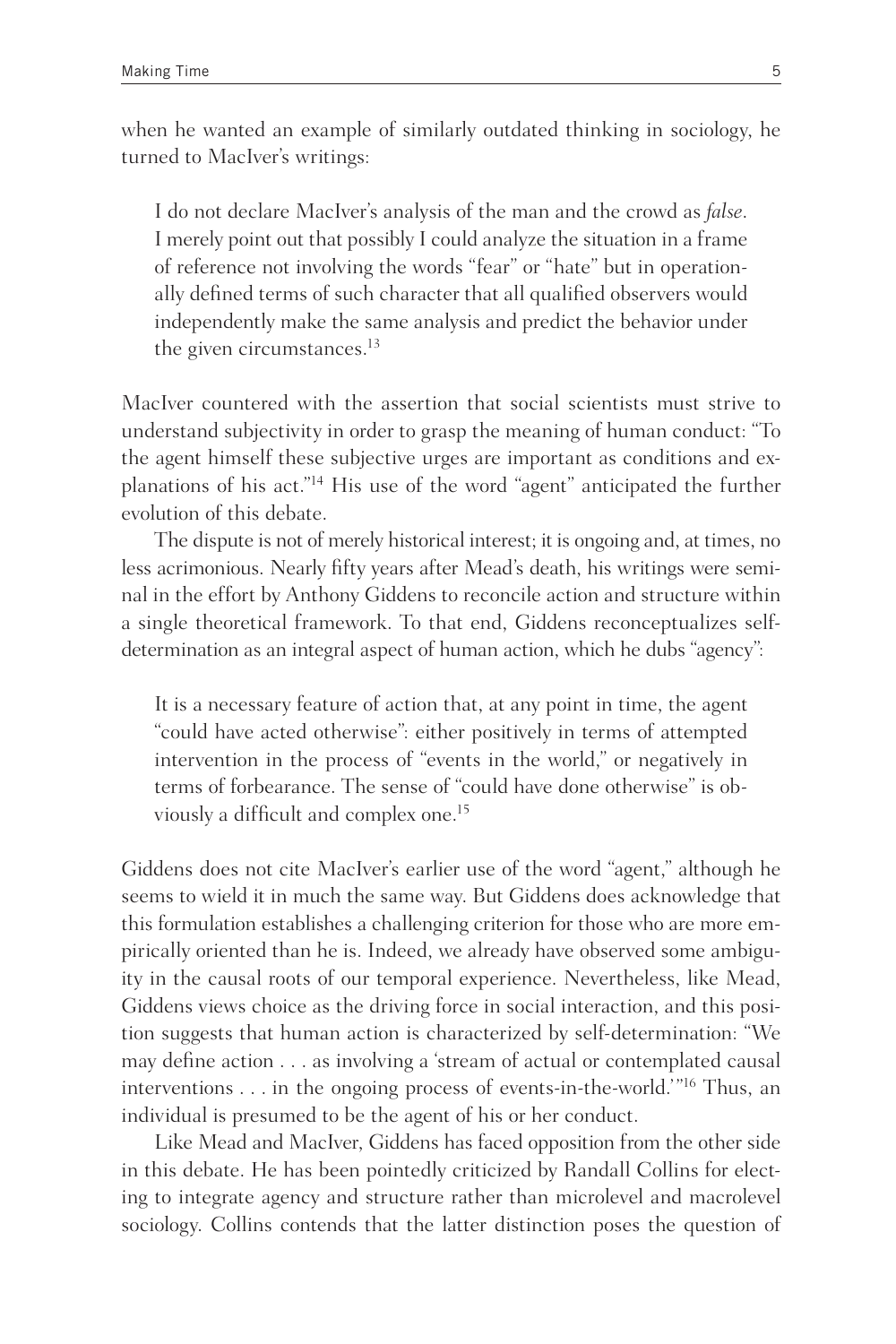"whether one type of explanation takes priority over the other, or whether the two types [of equally deterministic analysis] can be integrated into a combined theory."17 According to Collins, the distinction between agency and structure does not pose "an explanatory question but an ideological one" because this distinction represents nothing more than an effort "to show that human beings control their own destinies; it is a defence [*sic*] of free will."18

Writing in 1992, Collins makes a threefold argument for dispensing with the concept of agency (thereby contributing to the enduring controversy). First, advocates for agency have misinterpreted microlevel sociology (especially the work of Erving Goffman and Harold Garfinkel) that, Collins insists, reveals the patterned behavior of social order, not an agentic free- for- all. Second, he refuses to accept political revolutions as evidence of agency because, "far from being miracles of indeterminism and free will, [they] are explicable by macro-social conditions which are already well understood."19 Third, he denigrates the notion of self- determination by relegating it to the realm of "fantasy" and baseless rhetoric: "Giddens' theory is limited by the ideological romanticism of agency."20 With the vehemence that is typical of this dispute, Collins recommends that we "stop worrying about agency."21

Quite the opposite has occurred. There has been considerable discussion on this topic in recent years, but the ensuing literature is characterized by ambiguity and further debate. Many sociologists are troubled by the consequent incoherence in our theoretical framework, but, unlike Collins, they call for repair rather than abandonment. Peter Callero argues that "any attempt to conceptualize social structure must ultimately confront the dilemma posed by the problem of agency," but no one has managed to do that in persuasive fashion.22 In keeping with such proclamations, moreover, almost all of the recent writings on agency involve taxonomy and theory construction.<sup>23</sup> As a result, our current conceptualization of agency is still criticized for being disembodied and "curiously abstract."24

Clearly, this is a matter of some moment, but the crucial issues are empirical, not theoretical. We have failed to resolve this enduring controversy because we have not paid sustained and empirically grounded attention to routine agentic practices in everyday life. What we need is close, systematic observation of agency and, within the specific context of our efforts to customize temporal experience, that is the aim of this study.

## Time Work

From the beginnings of social psychology, it has been an article of faith that the self plays a large and active role in the determination of human experience. According to William James—pragmatist philosopher and author of a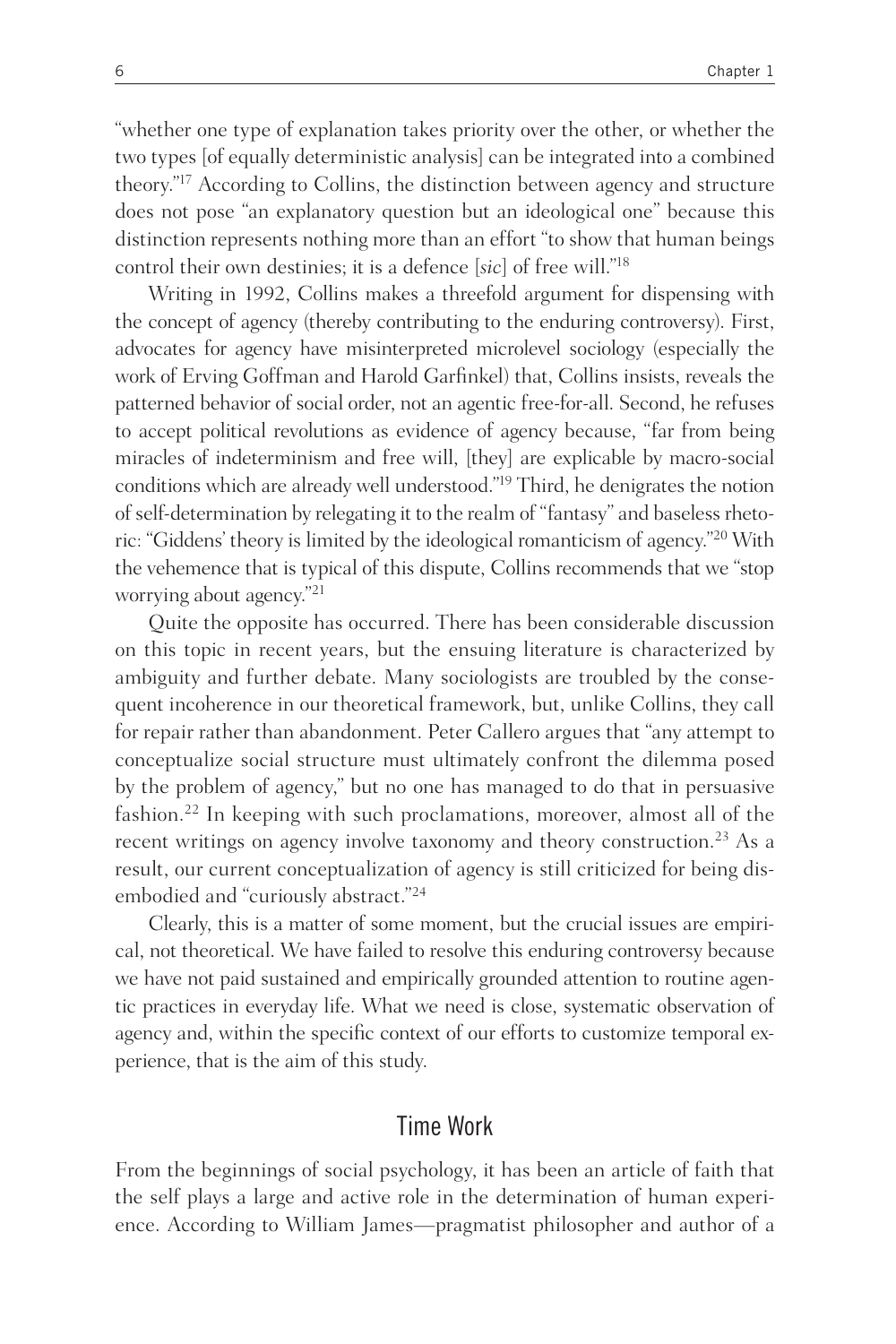nineteenth-century introduction to what was still a new field, *The Principles of Psychology*—"My experience is what I agree to attend to."25 This declaration is something of an overstatement but instructive nonetheless. He points out that, in general, I disregard those things which "have no *interest* for me."26 In so doing, I exercise a measure of self-determination in the selection of that environment to which I will have to respond. Curiously, however, he does not apply this perspective to temporal experience in his chapter, "The Perception of Time." For James, temporal experience is determined by one's circumstances, not selective attention: a busy interval will seem to have passed quickly, while an empty tract of time "seems long in passing."27 It would appear that the individual in question has no choice in the matter.

A related disjuncture can be found in the writings of his protégé, George Herbert Mead, during the first two decades of the twentieth century. Unquestionably, time is the foremost issue in Mead's intellectual agenda, and Barbara Adam, a British sociologist, is correct to assert that Mead's analysis of temporality has implications for "the very foundations of social theory."28 As we have seen, self-determination demands a different perspective on causality and temporality. The self is irrelevant if the past determines the future, but, argues Mead, environmental stimuli do not determine the individual's response. Rather, he posits that any environment offers a potentially endless array of behavioral options. As German sociologist Hans Joas puts it, in opposition to the deterministic temporality of behaviorism, Mead's social psychology assumes that one's selective attention is "constitutive of the environment and not an epiphenomenon to the environment."29 In his own words, Mead asserts that our capacity for self- consciousness makes for self- determination because it "enables the individual to test out implicitly the various possible completions of an already initiated act in advance of the actual completion of the act— and thus to *choose* for himself, on the basis of this testing, the one which it is most *desirable* to perform explicitly or carry into overt effect."30 Like James, however, Mead does not consider the possibility that one can selectively attend to or otherwise modify the environment for the express purpose of customizing one's temporal experience.

Although Mead did not imagine the reflexive modification of temporal experience, his insight concerning self- determination has changed the way many of us think about the relationship between subject and object, knower and known. His pathfinding studies demonstrate that, more often than not, human behavior is self-consciously purposive. We *intend* specific outcomes to result from our conduct and, frequently, the object of those intentions is the self or subjective experience. Herbert Blumer (Mead's most prominent student) advances this line of inquiry when he avows that "by virtue of possessing a self" the human being can be both subject and object, which makes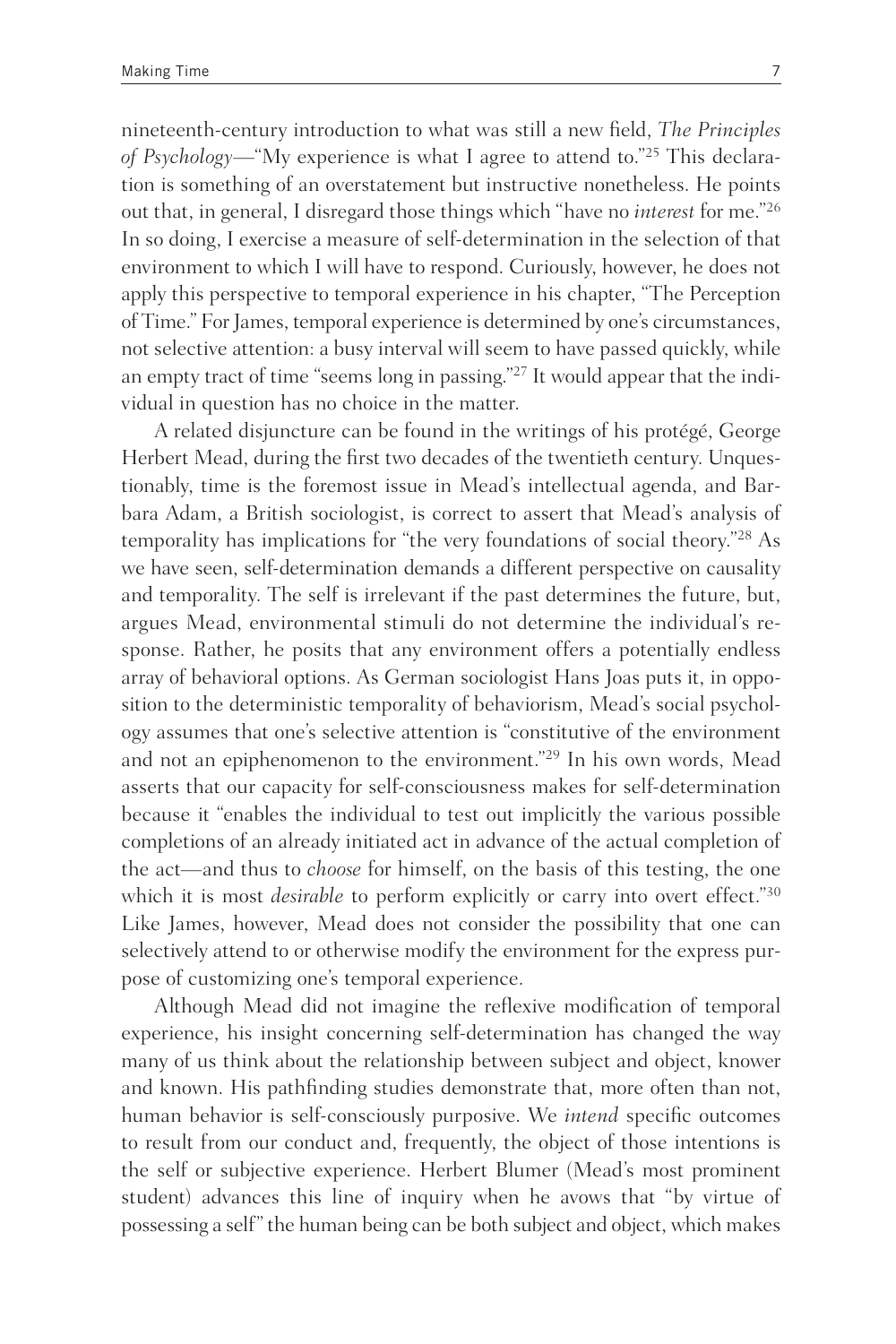possible "self-interaction."<sup>31</sup> This means that one must "construct and guide" one's behavior "instead of merely releasing it in response to [environmental] factors."32

The writings of Mead and Blumer suggest that self- consciousness plays a decisive role in what we experience as the textures of time. When one turns consciousness back on oneself, the self becomes both subject and object, both knower and known. That person can choose from among various responses to the situation at hand, not merely react in unthinking fashion to environmental stimuli. As the object of his or her own consciousness, one can select the kind of temporal experience one prefers. Then, having identified a particular type of temporal experience as the goal, the individual arranges circumstances such that they act back on him or her with the desired effect. In other words, an individual attempts to shape the personal experience of time obliquely by exerting control over self and situation.

Related ideas can be found in the research by Howard Becker and his students. It is Becker who had the audacity to report that "some people take some drugs . . . because they want to get 'high' "—*not* because extraneous factors (such as personality traits or poverty and the need for escapism) force them to do so. $33$  In contrast to conventional ideas about why people use drugs, we must view this behavior as an intentional effort to manipulate one's own subjective experience. Likewise, prior to the research conducted by Clinton Sanders, tattoos were thought to be "caused" by psychiatric or interpersonal problems of maladjustment. Subsequent to his careful ethnographic studies, however, Sanders concludes that the great majority of those who purchase tattoos are "customizing the body" through "the exercise of choice" in agentic efforts at aesthetically driven self-decoration.<sup>34</sup> Are there analogous efforts to customize temporal experience? If so, how prevalent are they, and what forms do they take? These are just a few of the questions this book addresses.

Agency has become a pivotal component in the conceptual framework of contemporary social psychology. Much of this body of research deals with "control or regulation of the self"— that is, what Morris Rosenberg refers to as "*agentive* reflexivity."<sup>35</sup> It does not focus on time, per se, but this literature has heretofore unexamined implications for the etiology of temporal experience. Elizabeth Menaghan argues that "the individual is increasingly conceived as an active agent who may be more powerful in shaping his or her own trajectory and even in altering social arrangements than prior formulations have recognized."36 A tragic example is the recent phenomenon of "suicide by cop." Individuals who want to die but cannot bring themselves to do what is necessary sometimes threaten police officers in an intentional effort to provoke the officers to do the killing for them. Here, we see an individual set in motion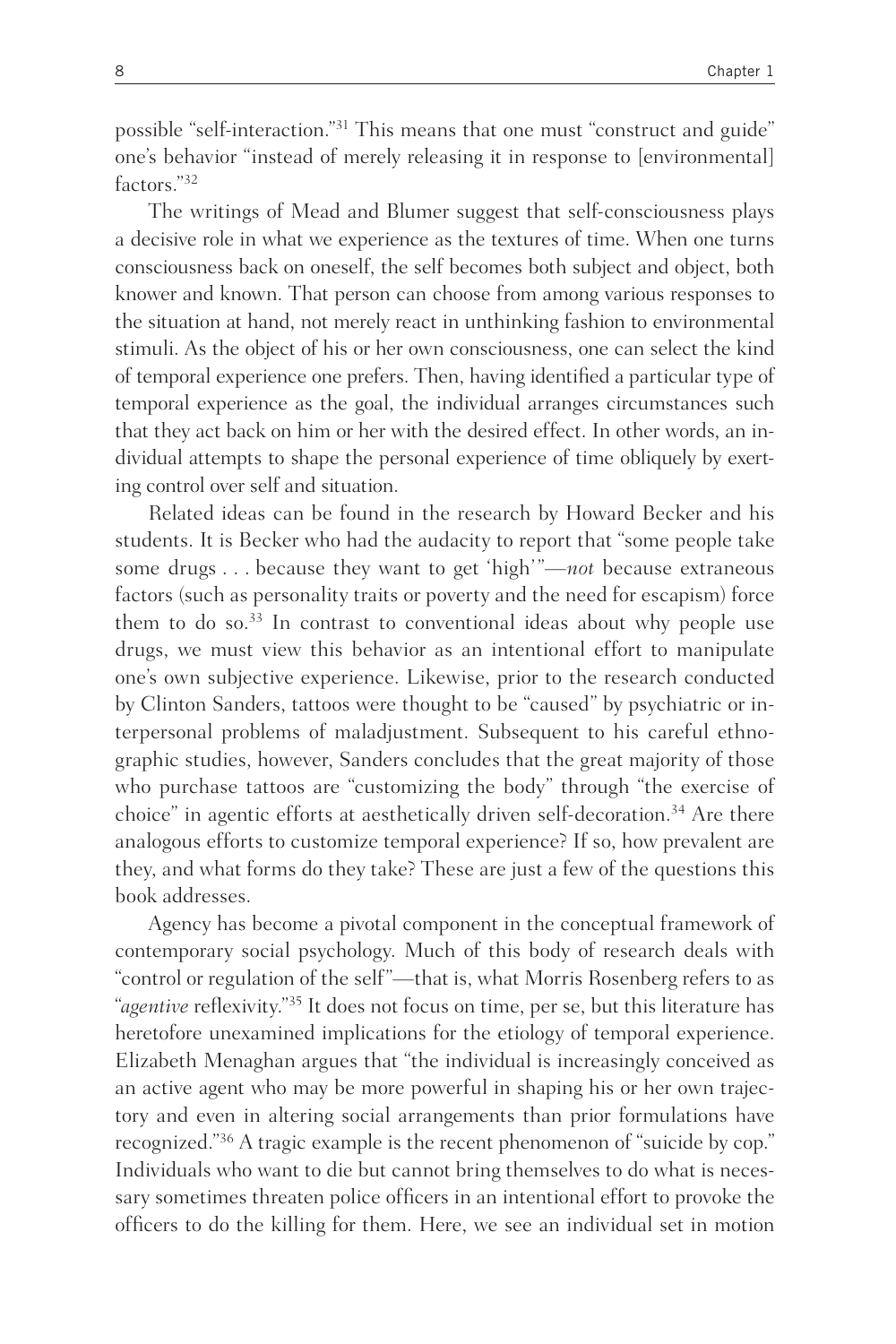events that are designed to loop back on this same individual. In a far different context, Dawn Robinson and Lynn Smith- Lovin observe that people engage in "selective interaction as a strategy for identity maintenance."<sup>37</sup> Their findings suggest that, more often than not, one chooses to interact with those who confirm one's self-image. These studies reveal a causal circularity. One attempts to modify the situation in an effort to modulate the contour of one's own experience. David Heise makes this loop of self- determination more explicit when he states that "people try to control experiences," but his work concerns emotional, not temporal, experience.38

Etiology is the study of causes, origins, or reasons. When we bring this line of analysis to bear on our experience of time, we ask questions about its causation, about why we have a particular form of temporal experience. Is it due to "determinism"— the causal impact of situated factors beyond our control, such as those that emanate from nature and social organization? Or is it a product of "self- determination"—the individual choosing to arrange circumstances such that they act back upon him or her to make for a desired form of temporal experience? There is a fundamental difference in the etiology of homicide and suicide. Is temporal experience more analogous to murder (where the outcome is imposed on the individual) or suicide by cop (where the individual arranges and desires the outcome)?

What role, if any, does self- determination play in the etiology of temporal experience? No one has asked this question, but several scholars have tried to connect time and agency, thereby reestablishing a theoretical linkage that had been neglected since Mead's initial breakthrough. Giddens calls for "the incorporation of *temporality* into the understanding of human agency," and Glen Elder views this petition as part of "a general conceptual trend that has made time, context, and process more salient dimensions of theory and analysis."39 Mustafa Emirbayer and Ann Mische have asserted that the "agentic dimension of social action can only be captured in its full complexity . . . if it is analytically situated within the flow of time."<sup>40</sup> Drawing explicitly from Mead's lectures, they "reconceptualize agency as a temporally embedded process." 41 Given their strictly theoretical agenda, however, these scholars make no effort to examine this relationship empirically.

Andrew Pickering has studied the routine work of natural scientists and documented the emergence of agency within the "real time of practice." 42 To put it another way, he examines how scientists display agency in the context of their laboratory- based research. There is, for instance, the imagination and assembly of "a new kind of machine . . . that" they "hope will display certain powers."<sup>43</sup> The design and manufacture of scientific technology certainly represents a kind of willful intervention. Nonetheless, while his empirically grounded inquiry links time and agency, it has nothing to do with the application of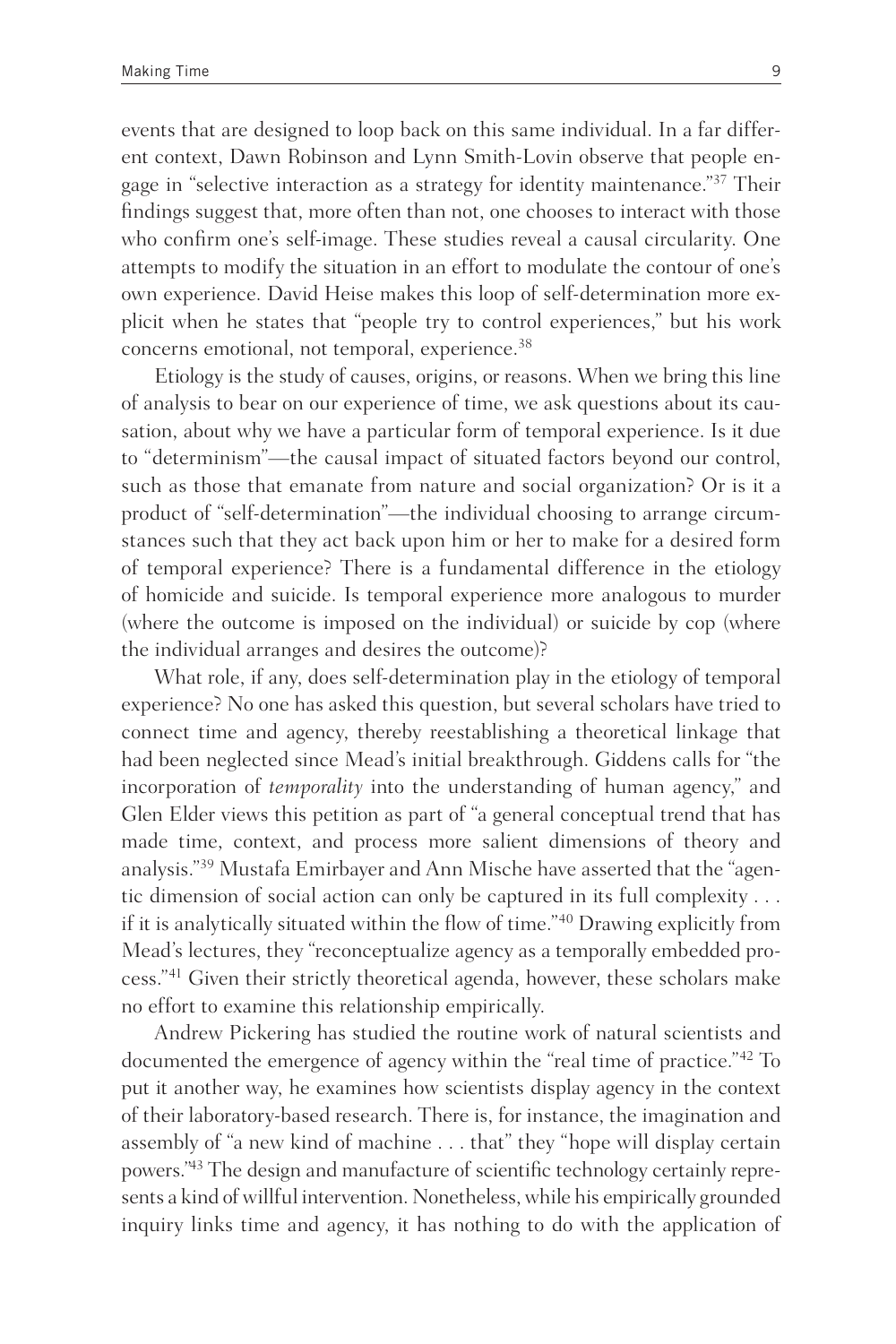agency to time itself (i.e., intentional effort to customize one's own temporal experience).

Much the same can be said of the literature on the sociology of time. This field has been greatly enriched by Eviatar Zerubavel's research on the social construction and social organization of temporality.<sup>44</sup> His writings explore the standardization of time as well as struggles to overthrow existing standards.<sup>45</sup> As such, the emphasis is on collective efforts to establish or modify temporal systems for practical or ideological reasons. My own research represents the social psychology of variation in the perceived passage of time.<sup>46</sup> In previous studies, I have shown that the perceived duration of an interval of time reflects the density of information processing occasioned by one's immediate circumstances. Time is perceived to pass slowly when the density of information processing is high; time is perceived to be roughly synchronized with clocks and calendars when the density of information processing is moderate; and time is perceived to have passed quickly when the density of information processing is low. Put differently, variation in one's perceived passage of time is caused by variation in the nature of one's situation. With Zerubavel, we have a macrolevel analysis of the formulation and adoption of temporal systems. With my previous research, we have microlevel studies of temporal determinism. Neither of these lines of inquiry tell us how individuals control or manipulate their own experience of time.

Brief sightings of such effort can be found in various studies that are chiefly concerned with other matters. During his fieldwork in Algeria, Pierre Bourdieu witnesses the agentic manipulation of a temporal dimension of gift exchange and vengeance:

But even the most strictly ritualized exchanges, in which all the moments of the action, and their unfolding, are rigorously foreseen, have room for strategies: the agents remain in command of the *interval* between the obligatory moments and can therefore act on their opponents by playing with the *tempo* of the exchange.<sup>47</sup>

Within a very different setting, William Corsaro observes that "repetition prolongs routines, allowing children to savor the shared meaning of the activity."<sup>48</sup> In contrast, Martha Copp notes that workers "made time seem to pass faster" through the use of "simple jokes and play."<sup>49</sup> Angus Vail reports parallel forms of temporal elitism and one- upmanship within the otherwise divergent art worlds of tattooing and opera. For example, a devotee of Wagnerian opera can go one up on a fellow enthusiast by claiming attendance at more "Ring" cycles. In similar fashion, "fine-art tattoo collectors discuss their collections in terms of hours spent getting, and traveling to get, tattooed." 50 Finally, Michael Bull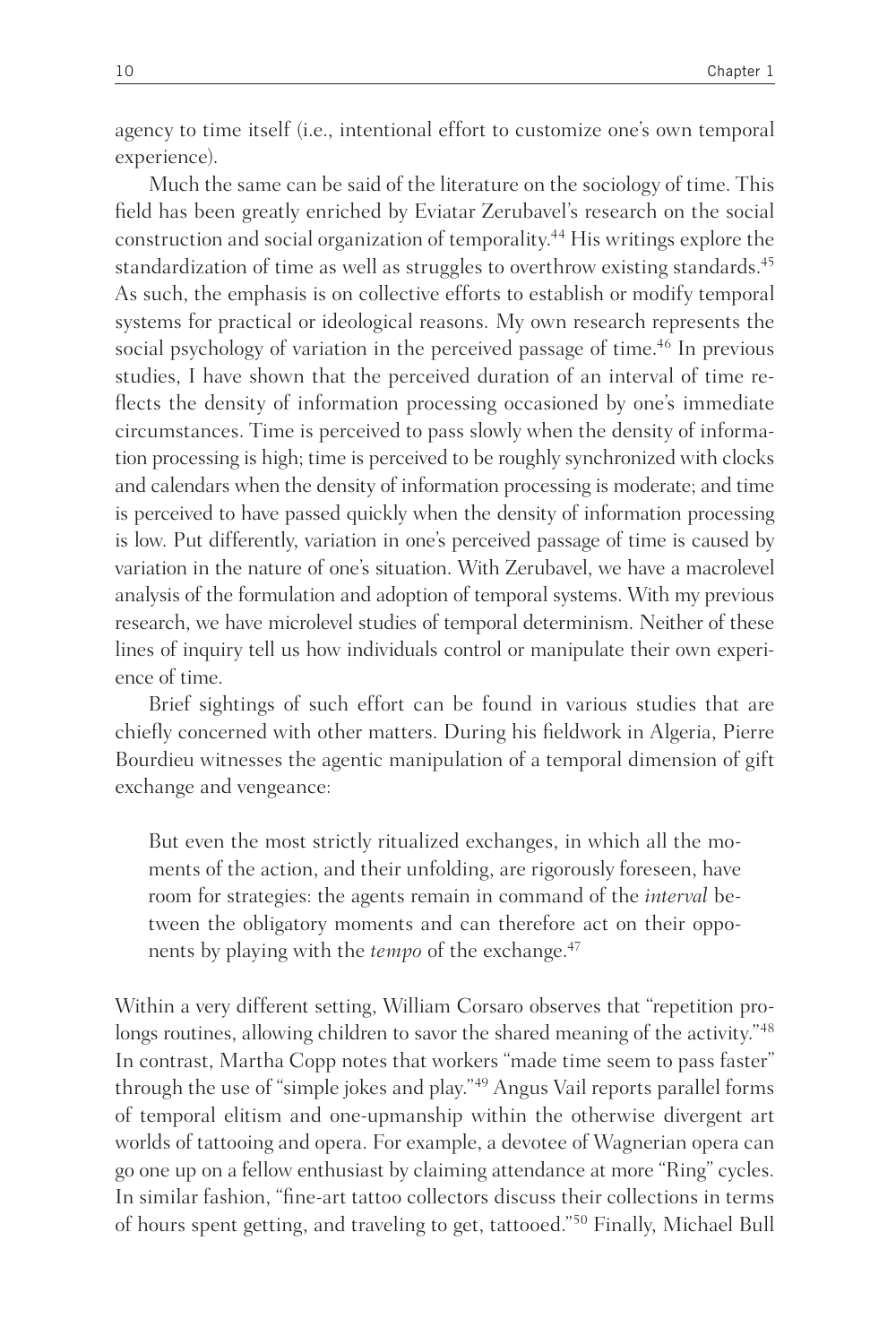alerts us to the use of personal stereos by employees intent on reappropriating some of their time:

In these daily strategies of management, time is also repossessed and made "their own." Commuters going to and from work extend ownership of their time through the use of their personal stereo[s] and often report that time becomes more "productive" and "pleasurable" for them in doing so. $51$ 

These authors glimpse something tangential to their own interests, but it is the focus of this study.

We need a concept that sensitizes us to these and kindred ways in which we customize temporal experience. By "time work" I refer to intrapersonal and interpersonal effort directed toward provoking or preventing various temporal experiences.52 This concept implicates the agentic micromanagement of one's own involvement with self and situation. Time work is the self- selected cause of one's temporal experience, but it has not received systematic empirical scrutiny. As we have seen, the literature on agency has not come to terms with temporality, and the literature on temporality neglects agency, but time work integrates these largely separate bodies of research.

## Questions and Ambitions

Does agency exist? And if so, does it matter? The study of time work may clarify the still uncertain relationship between determinism and selfdetermination. Therefore, this study was prompted by the following question: To what extent and in what ways do individuals purposefully construct lines of activity or social situations in order to create or inhibit diverse forms of temporal experience?

There is a tendency for people to assume that time is somehow "out there," cosmic, coercive, unchanging, and unchangeable. Nothing could be further from the truth. Indeed, as we will see, their own practices belie this assumption. A related myth, this one promulgated by the media, is that the public is victimized by a temporal regime over which it has no control. We must clarify the self's contribution to the textures of temporal experience, but parallel confusion reigns in the behavioral sciences.

Social psychology conceives of agency as an exercise of will, the expression of personal choice, the source of novelty and improvisation in human conduct. Yet the predominant conceptual trope for agency— that of "work"— connotes duty, compulsion, enforcement, veiled (and unveiled) coercion. This conceptual genealogy—that is, the use of "work" as a metaphor for agency—begins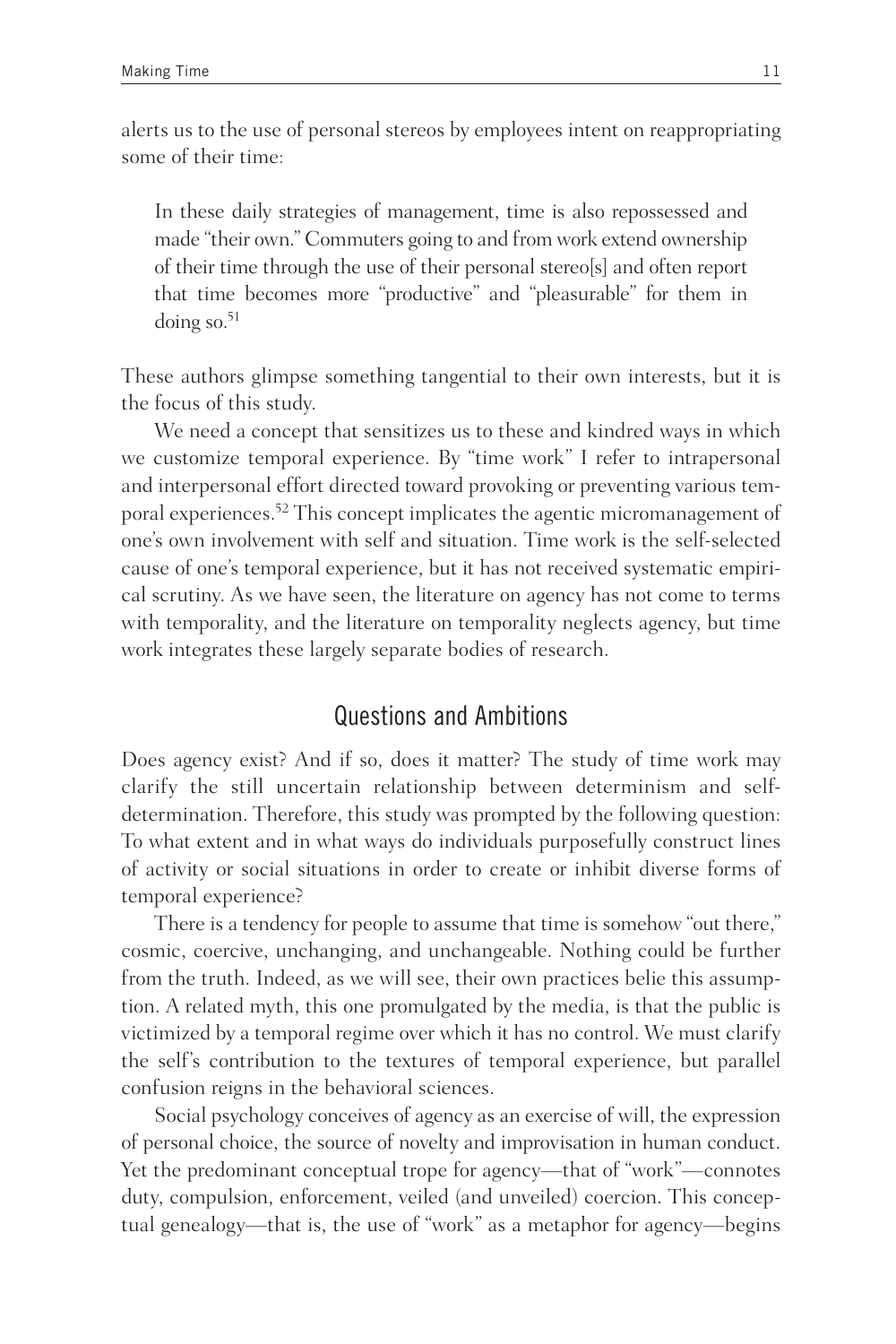with Erving Goffman's essay, "On Face-Work."<sup>53</sup> But if agentic practices are shadows of human freedom, why conceptualize them in terms of necessity? And if the forms of social interaction are obligatory, why conceive of them as agentic? We are left with troubling incoherence, but careful examination of our efforts to modify or manipulate temporal experience may enable us to reconcile these seemingly contradictory images of time and agency.

Time is a multidimensional phenomenon. Not surprisingly, then, our efforts to modulate temporal experience are heterogeneous but not endlessly so. Common features in my data track related forms of attention to particular dimensions of time, thereby serving as the basis for a classification of these practices into several broad themes that represent different types of time work. To begin with, there are efforts to influence perceived "duration"; that is, many respondents report trying to make an interval seem longer or shorter than its objective length as mea sured by the clock or calendar. Other respondents focus on the manipulation of "frequency" by deciding how often something happens per standard temporal unit, thereby exercising control over the rate at which they experience it. Every event transpires within a temporal "sequence"; that is, some things precede it while others follow. Hence, a number of respondents try to customize the order or succession (first, second, third, etc.) of their activities or experiences. It is also possible to seek the optimal "timing" of an event, which involves choosing when something should happen (for example, deciding what day of the week is best for a certain activity or experience). In addition, there are efforts to determine the "allocation" of time. Many of us recognize that, unless we set an hour or day aside, there may be no time left for purely personal experiences, once our various duties have been discharged. And some respondents admit "taking time" for themselves while they are ostensibly "on the clock" at work.

To be sure, these are analytical categories, but they are empirically grounded in forms of common parlance that mark different ways of "doing time." As such, this terminology reveals a spectrum of intentions or motives on the part of people in varied circumstances. What is more, these dimensions of time work are clearly distinguishable from one another. Timing concerns when something happens— not how long it seems to take (duration), how often it occurs (frequency), what precedes or follows it (sequence), or whether it happens at all (allocation). Making time for something (allocation) does not mean that it happens with any specific regularity (frequency) nor at any particular hour of the day (timing); it may be something that occurs "every now and then." Conversely, one may exercise control over when to have a meeting (timing) yet have little or no say in what transpires during that interval (allocation). Selecting the best day for a certain activity or experience (timing) may have nothing to do with what happens on the day before or the